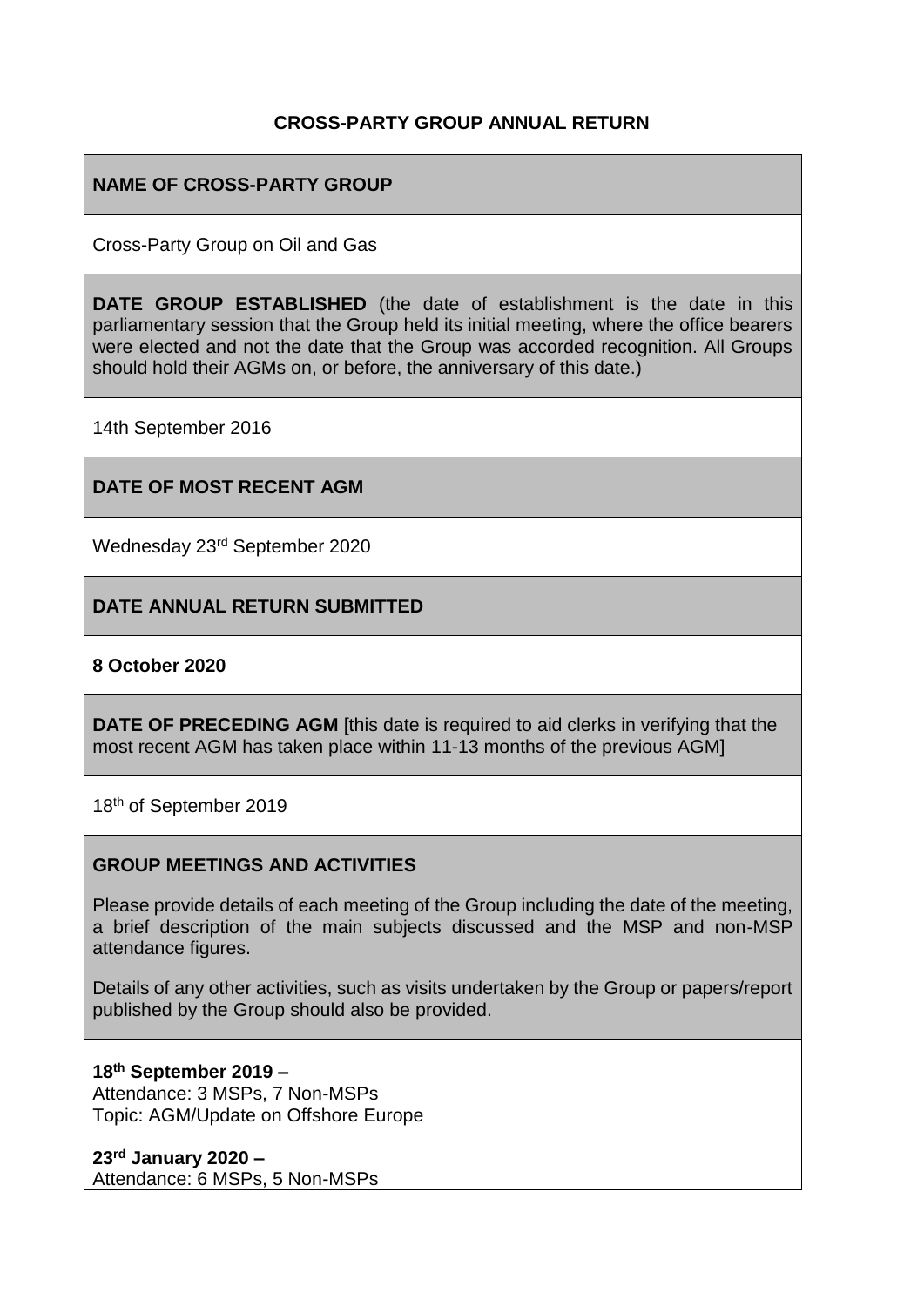Topic: Joint meeting with the CPG on Renewable Energy (Energy Transition)

#### **4 th June 2020 –**

Attendance 4 MSPs, 9 Non-MSPs Topic: Industry response to COVID-19 (HSE and effects on supply chain)

#### **23rd September 2020 –**

Attendance 4 MSPs, 13 Non-MSPs Topic: AGM/Panel discussion on Jobs and Skills in a changing sector.

## **MSP MEMBERS OF THE GROUP**

Please provide names and party designation of all MSP members of the Group.

Lewis Macdonald MSP **Lab** Maureen Watt MSP **SNP** Alexander Burnett MSP **Con** Beatrice Wishart MSP **LD** Liam McArthur **LD** Jackie Bailie **Lab**

## **NON-MSP MEMBERS OF THE GROUP**

For organisational members please provide only the name of the organisation, it is not necessary to provide the name(s) of individuals who may represent the organisation at meetings of the Group.

| <b>Individuals</b> | Ibiyemi Omeihe                                        |
|--------------------|-------------------------------------------------------|
| Organisations      | Weber Shandwick<br><b>Weber Shandwick</b>             |
|                    | <b>Aspect Reputation Management</b><br>Neptune Energy |
|                    | Shell                                                 |
|                    | Petrofac                                              |
|                    | <b>OPITO</b>                                          |
|                    | Ithaca                                                |
|                    | Total                                                 |
|                    | <b>BP</b>                                             |
|                    | <b>Skills Development Scotland</b>                    |
|                    | Equinor                                               |
|                    | <b>Scottish Government</b>                            |
|                    | <b>SCDI</b>                                           |
|                    | <b>BEIS</b>                                           |
|                    | Chevron                                               |
|                    | <b>CNR</b> International                              |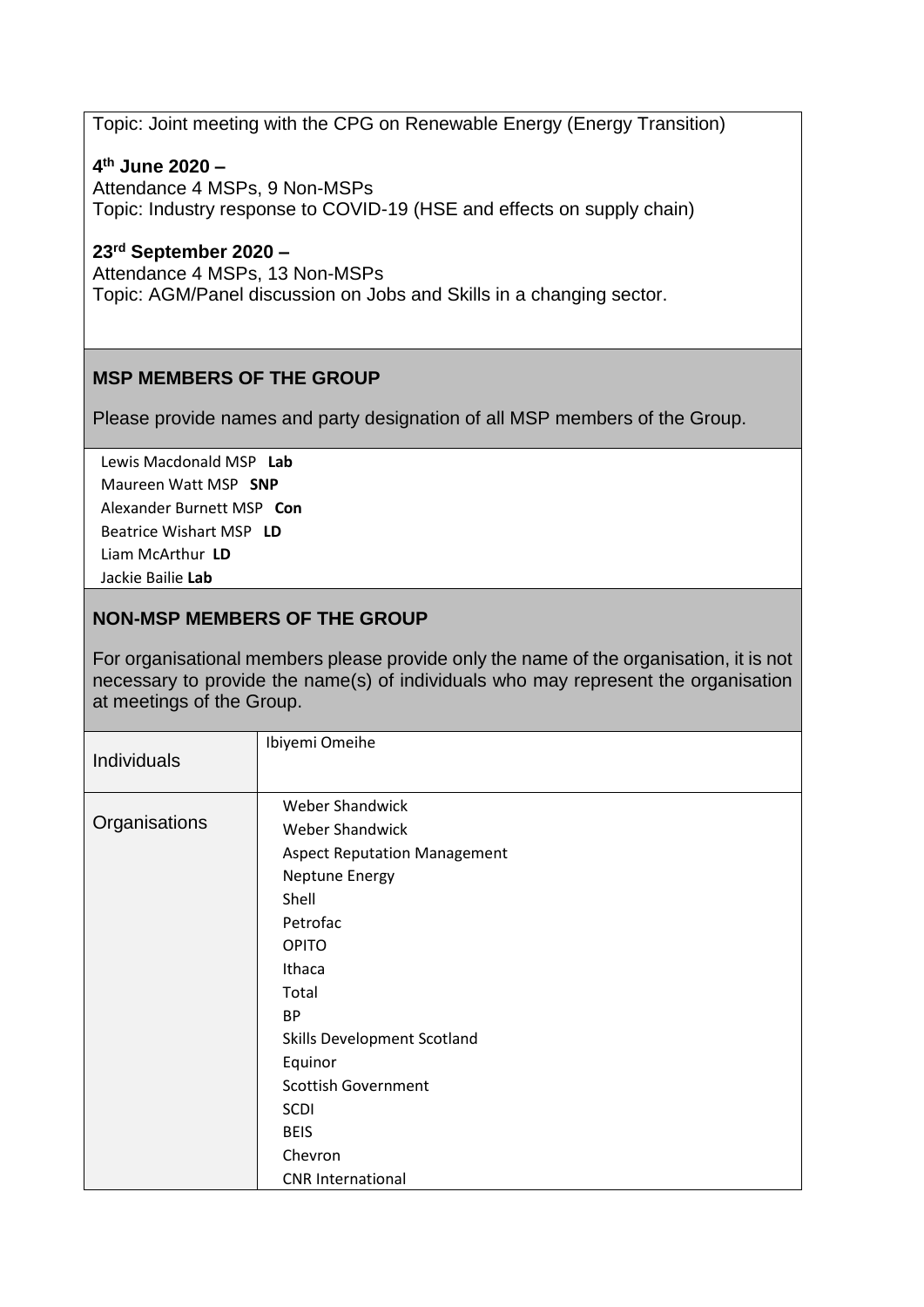| Cogna Ltd<br>Dana Petroleum<br>Decom North Sea<br><b>Edinburgh University</b><br>Energy UK Ltd<br><b>EnQuest PLC</b><br><b>Herriot Watt University</b><br>Leadingham Chalmers LLP<br>Met Office<br>Nexen Petroleum UK<br>Oil and gas Authority<br><b>Pinsent Mason</b><br>Price Waterhouse Coopers<br>QuEnSh Specialists Ltd<br>Rail Maratime and Transport<br>Workers<br><b>Robert Gordons University</b><br>Scottish Carbon Capture and<br>Storage<br>Scotland office<br>Scottish Enterprise<br><b>ScottishEnergy News</b><br><b>Spae Consulting</b><br>Step Change in Safety<br><b>Stork Ltd</b><br>Repsol Sinopec Resources UK<br><b>UNITE</b> |  |
|----------------------------------------------------------------------------------------------------------------------------------------------------------------------------------------------------------------------------------------------------------------------------------------------------------------------------------------------------------------------------------------------------------------------------------------------------------------------------------------------------------------------------------------------------------------------------------------------------------------------------------------------------|--|
|                                                                                                                                                                                                                                                                                                                                                                                                                                                                                                                                                                                                                                                    |  |
|                                                                                                                                                                                                                                                                                                                                                                                                                                                                                                                                                                                                                                                    |  |
|                                                                                                                                                                                                                                                                                                                                                                                                                                                                                                                                                                                                                                                    |  |
|                                                                                                                                                                                                                                                                                                                                                                                                                                                                                                                                                                                                                                                    |  |
|                                                                                                                                                                                                                                                                                                                                                                                                                                                                                                                                                                                                                                                    |  |
|                                                                                                                                                                                                                                                                                                                                                                                                                                                                                                                                                                                                                                                    |  |
|                                                                                                                                                                                                                                                                                                                                                                                                                                                                                                                                                                                                                                                    |  |
|                                                                                                                                                                                                                                                                                                                                                                                                                                                                                                                                                                                                                                                    |  |
|                                                                                                                                                                                                                                                                                                                                                                                                                                                                                                                                                                                                                                                    |  |
|                                                                                                                                                                                                                                                                                                                                                                                                                                                                                                                                                                                                                                                    |  |
|                                                                                                                                                                                                                                                                                                                                                                                                                                                                                                                                                                                                                                                    |  |
|                                                                                                                                                                                                                                                                                                                                                                                                                                                                                                                                                                                                                                                    |  |
|                                                                                                                                                                                                                                                                                                                                                                                                                                                                                                                                                                                                                                                    |  |
|                                                                                                                                                                                                                                                                                                                                                                                                                                                                                                                                                                                                                                                    |  |
|                                                                                                                                                                                                                                                                                                                                                                                                                                                                                                                                                                                                                                                    |  |
|                                                                                                                                                                                                                                                                                                                                                                                                                                                                                                                                                                                                                                                    |  |
|                                                                                                                                                                                                                                                                                                                                                                                                                                                                                                                                                                                                                                                    |  |
|                                                                                                                                                                                                                                                                                                                                                                                                                                                                                                                                                                                                                                                    |  |
|                                                                                                                                                                                                                                                                                                                                                                                                                                                                                                                                                                                                                                                    |  |
|                                                                                                                                                                                                                                                                                                                                                                                                                                                                                                                                                                                                                                                    |  |
|                                                                                                                                                                                                                                                                                                                                                                                                                                                                                                                                                                                                                                                    |  |
|                                                                                                                                                                                                                                                                                                                                                                                                                                                                                                                                                                                                                                                    |  |
|                                                                                                                                                                                                                                                                                                                                                                                                                                                                                                                                                                                                                                                    |  |
|                                                                                                                                                                                                                                                                                                                                                                                                                                                                                                                                                                                                                                                    |  |
|                                                                                                                                                                                                                                                                                                                                                                                                                                                                                                                                                                                                                                                    |  |
|                                                                                                                                                                                                                                                                                                                                                                                                                                                                                                                                                                                                                                                    |  |
|                                                                                                                                                                                                                                                                                                                                                                                                                                                                                                                                                                                                                                                    |  |

# **GROUP OFFICE BEARERS**

Please provide names for all office bearers. The minimum requirement is that two of the office bearers are MSPs and one of these is Convener – beyond this it is a matter for the Group to decide upon the office bearers it wishes to have. It is permissible to have more than one individual elected to each office, for example, co-conveners or multiple deputy conveners.

| Co - Convener          | Alexander Burnett, Lewis Macdonald, Maureen Watt, Beatrice<br>Wishart. |
|------------------------|------------------------------------------------------------------------|
| <b>Deputy Convener</b> |                                                                        |
| Secretary              | David Evans, OGUK                                                      |
| Treasurer              | David Evans, OGUK                                                      |